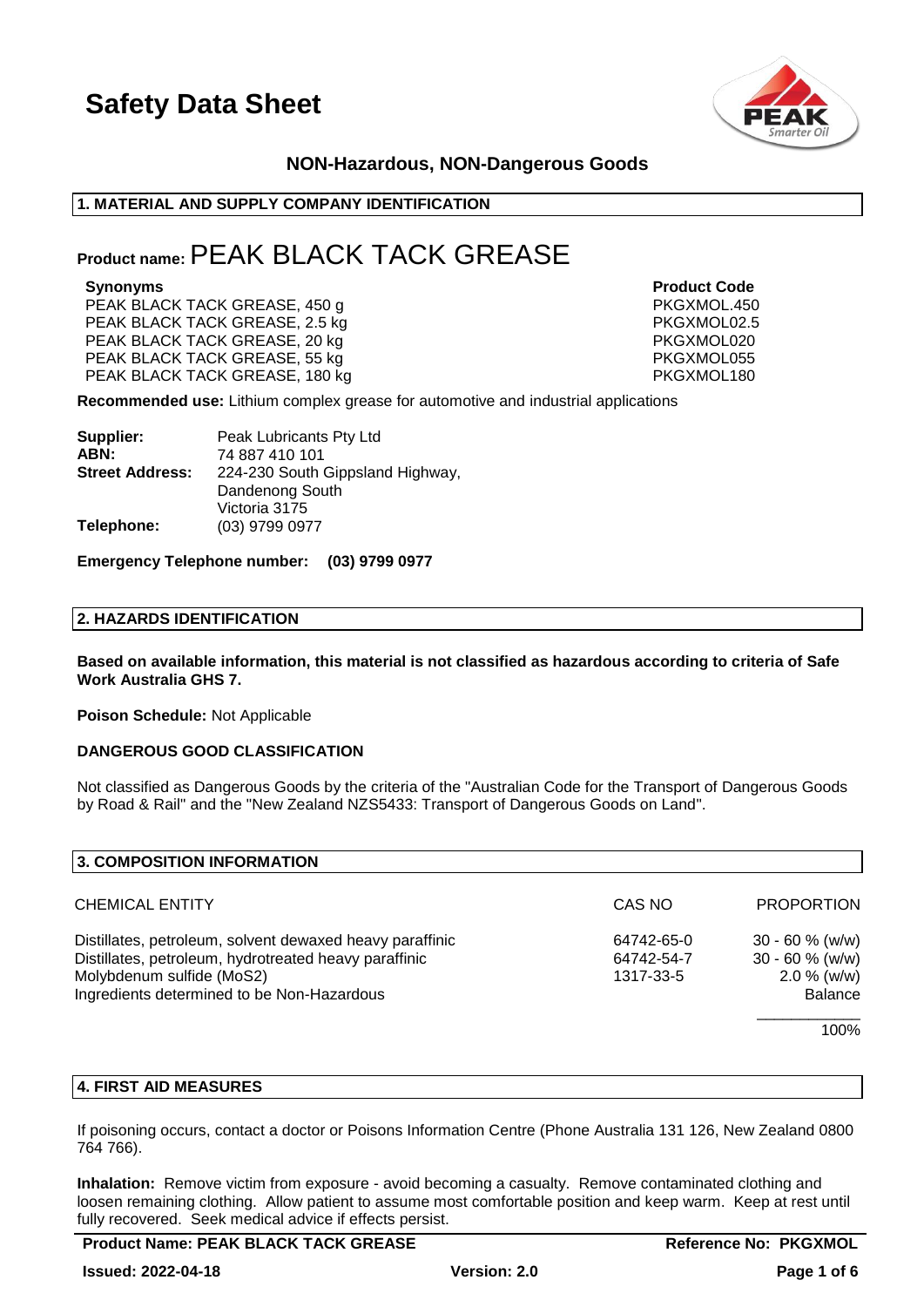

**Skin Contact:** If skin or hair contact occurs, remove contaminated clothing and flush skin and hair with running water. If swelling, redness, blistering or irritation occurs seek medical assistance.

**Eye contact:** If in eyes wash out immediately with water. In all cases of eye contamination it is a sensible precaution to seek medical advice.

**Ingestion:** Rinse mouth with water. If swallowed, do NOT induce vomiting. Give a glass of water to drink. Never give anything by the mouth to an unconscious patient. If vomiting occurs give further water. Seek medical advice.

**PPE for First Aiders:** Wear safety shoes, overalls, gloves, safety glasses. Available information suggests that gloves made from nitrile rubber should be suitable for intermittent contact. However, due to variations in glove construction and local conditions, the user should make a final assessment. Always wash hands before smoking, eating, drinking or using the toilet. Wash contaminated clothing and other protective equipment before storing or re-using.

**Notes to physician:** Treat symptomatically.

### **5. FIRE FIGHTING MEASURES**

**Hazchem Code:** Not applicable.

**Suitable extinguishing media:** If material is involved in a fire use water fog (or if unavailable fine water spray), alcohol resistant foam, standard foam, dry agent (carbon dioxide, dry chemical powder).

**Specific hazards:** Non-combustible material.

**Fire fighting further advice:** Not combustible, however following evaporation of aqueous component residual material can burn if ignited.

### **6. ACCIDENTAL RELEASE MEASURES**

### **SMALL SPILLS**

Wear protective equipment to prevent skin and eye contamination. Avoid inhalation of vapours or dust. Wipe up with absorbent (clean rag or paper towels). Collect and seal in properly labelled containers or drums for disposal.

### **LARGE SPILLS**

Clear area of all unprotected personnel. Slippery when spilt. Avoid accidents, clean up immediately. Wear protective equipment to prevent skin and eye contamination and the inhalation of dust. Work up wind or increase ventilation. Cover with damp absorbent (inert material, sand or soil). Sweep or vacuum up, but avoid generating dust. Collect and seal in properly labelled containers or drums for disposal. If contamination of crops, sewers or waterways has occurred advise local emergency services.

### **Dangerous Goods - Initial Emergency Response Guide No:** Not applicable

### **7. HANDLING AND STORAGE**

**Handling:** Avoid eye contact and repeated or prolonged skin contact. Avoid inhalation of dust.

**Storage:** Store in a cool, dry, well-ventilated place and out of direct sunlight. Store away from foodstuffs. Store away from incompatible materials described in Section 10. Store away from sources of heat and/or ignition. Keep container standing upright. Keep containers closed when not in use - check regularly for spills.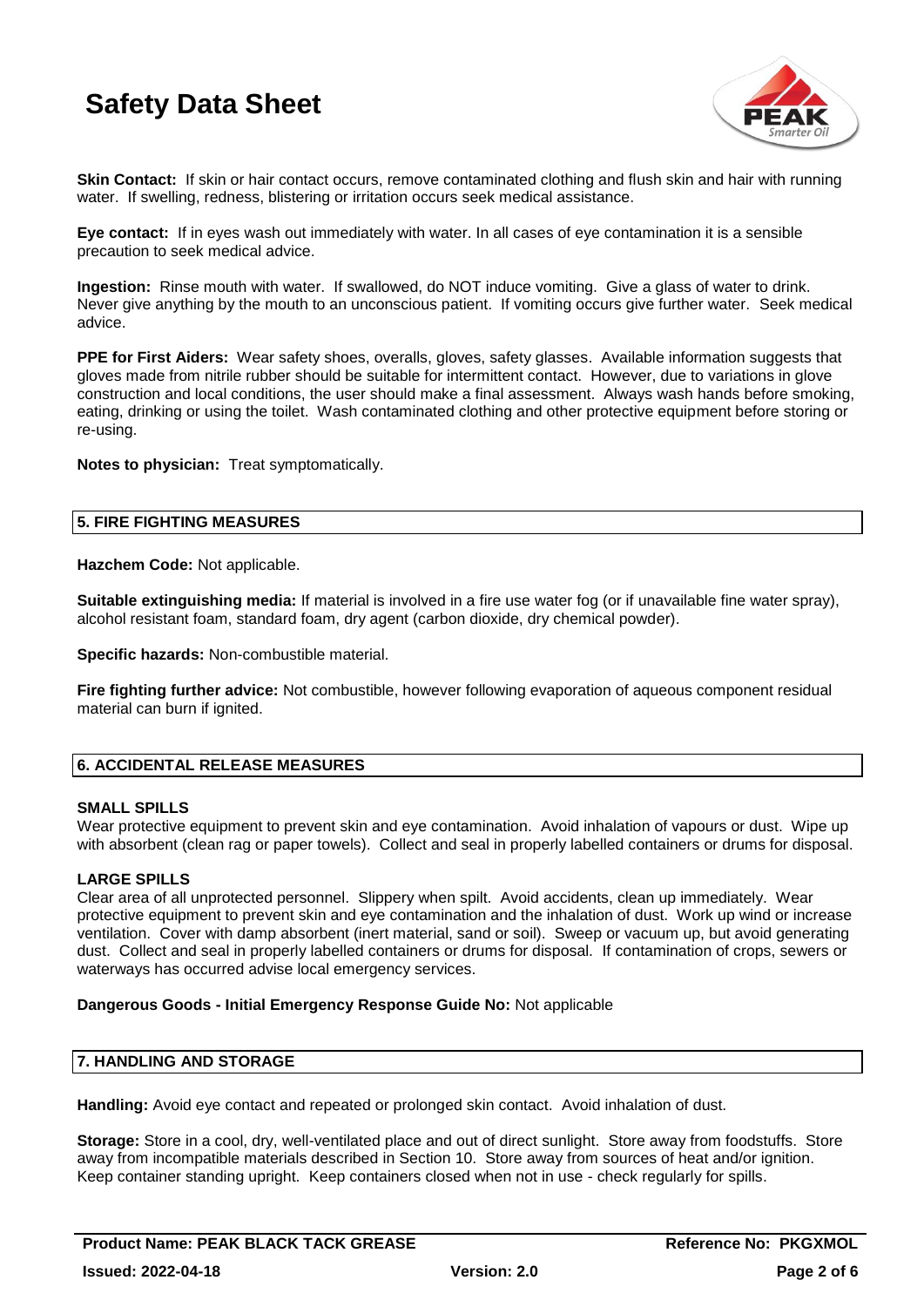

### **8. EXPOSURE CONTROLS / PERSONAL PROTECTION**

**National occupational exposure limits:** No value assigned for this specific material by Safe Work Australia.

**Biological Limit Values:** As per the "National Model Regulations for the Control of Workplace Hazardous Substances (Safe Work Australia)" the ingredients in this material do not have a Biological Limit Allocated.

**Engineering Measures:** Natural ventilation should be adequate under normal use conditions.

**Personal Protection Equipment:** SAFETY SHOES, OVERALLS, GLOVES, SAFETY GLASSES.

Personal protective equipment (PPE) must be suitable for the nature of the work and any hazard associated with the work as identified by the risk assessment conducted.

Wear safety shoes, overalls, gloves, safety glasses. Available information suggests that gloves made from nitrile rubber should be suitable for intermittent contact. However, due to variations in glove construction and local conditions, the user should make a final assessment. Always wash hands before smoking, eating, drinking or using the toilet. Wash contaminated clothing and other protective equipment before storing or re-using.

**Hygiene measures:** Keep away from food, drink and animal feeding stuffs. When using do not eat, drink or smoke. Wash hands prior to eating, drinking or smoking. Avoid contact with clothing. Avoid eye contact and repeated or prolonged skin contact. Avoid inhalation of dust. Ensure that eyewash stations and safety showers are close to the workstation location.

### **9. PHYSICAL AND CHEMICAL PROPERTIES**

| Form:   | Grease                     |
|---------|----------------------------|
| Colour: | <b>Black</b>               |
| Odour:  | Light petroleum oil odour. |

| <b>Solubility in water:</b>             | Insoluble          |
|-----------------------------------------|--------------------|
| <b>Specific Gravity:</b>                | N Av               |
| Density:                                | 0.900 g/mL @ 15 °C |
| <b>Relative Vapour Density (air=1):</b> | N Av               |
| Vapour Pressure (20 °C):                | N Av               |
| Flash Point (°C):                       | > 200              |
| Flammability Limits (%):                | N Av               |
| <b>Autoignition Temperature (°C):</b>   | N Av               |
| Melting Point/Range (°C):               | N Av               |
| <b>Boiling Point/Range (°C):</b>        | N Av               |
| Dropping Point (°C):                    | >190               |
| pH:                                     | N Av               |
| Total VOC (g/Litre):                    | N Av               |
|                                         |                    |

(Typical values only - consult specification sheet)  $N Av = Not available, N App = Not applicable$ 

### **10. STABILITY AND REACTIVITY**

**Chemical stability:** This material is thermally stable when stored and used as directed.

**Conditions to avoid:** Elevated temperatures and sources of ignition.

**Incompatible materials:** Oxidising agents.

**Hazardous decomposition products:** Oxides of carbon and nitrogen, smoke and other toxic fumes.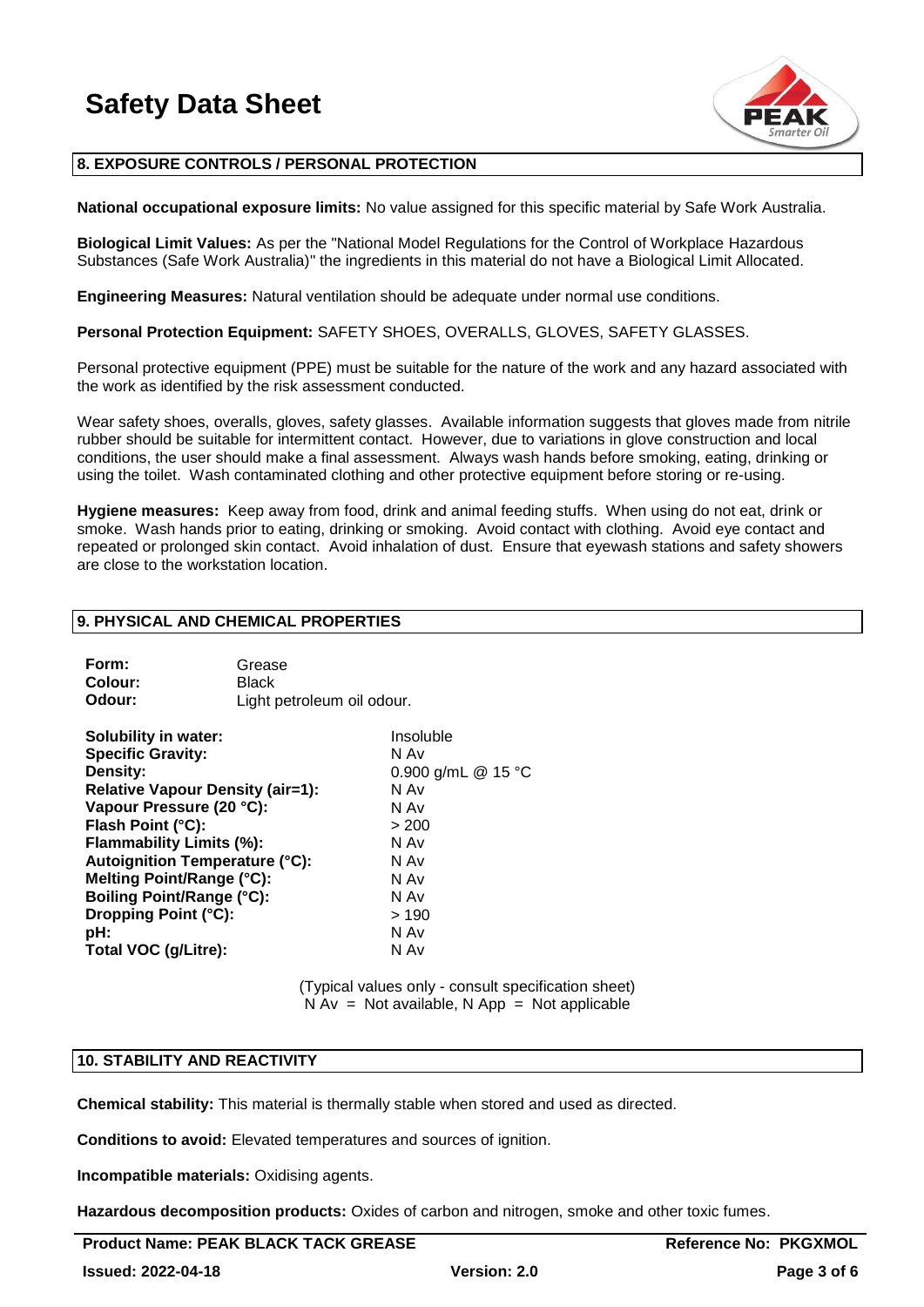

**Hazardous reactions:** No known hazardous reactions.

### **11. TOXICOLOGICAL INFORMATION**

No adverse health effects expected if the product is handled in accordance with this Safety Data Sheet and the product label. Symptoms or effects that may arise if the product is mishandled and overexposure occurs are:

### **Acute Effects**

**Inhalation:** Material may be an irritant to mucous membranes and respiratory tract.

**Skin contact:** Contact with skin may result in irritation.

**Ingestion:** Swallowing can result in nausea, vomiting and irritation of the gastrointestinal tract.

**Eye contact:** May be an eye irritant. Exposure to the dust may cause discomfort due to particulate nature. May cause physical irritation to the eyes.

### **Acute toxicity**

**Inhalation:** This material has been classified as not hazardous for acute inhalation exposure. Acute toxicity estimate (based on ingredients):  $LC_{50} > 5.0$  mg/L for dust.

**Skin contact:** This material has been classified as not hazardous for acute dermal exposure. Acute toxicity estimate (based on ingredients):  $LD_{50} > 2,000$  mg/Kg bw

**Ingestion:** This material has been classified as not hazardous for acute ingestion exposure. Acute toxicity estimate (based on ingredients):  $LD_{50} > 2,000$  mg/Kg bw

**Corrosion/Irritancy:** Eye: this material has been classified as not corrosive or irritating to eyes. Skin: this material has been classified as not corrosive or irritating to skin.

**Sensitisation:** Inhalation: this material has been classified as not a respiratory sensitiser. Skin: this material has been classified as not a skin sensitiser.

**Aspiration hazard:** This material has been classified as not an aspiration hazard.

**Specific target organ toxicity (single exposure):** This material has been classified as not a specific hazard to target organs by a single exposure.

### **Chronic Toxicity**

**Mutagenicity:** This material has been classified as not a mutagen.

**Carcinogenicity:** This material has been classified as not a carcinogen.

**Reproductive toxicity (including via lactation):** This material has been classified as not a reproductive toxicant.

**Specific target organ toxicity (repeat exposure):** This material has been classified as not a specific hazard to target organs by repeat exposure.

### **12. ECOLOGICAL INFORMATION**

Avoid contaminating waterways.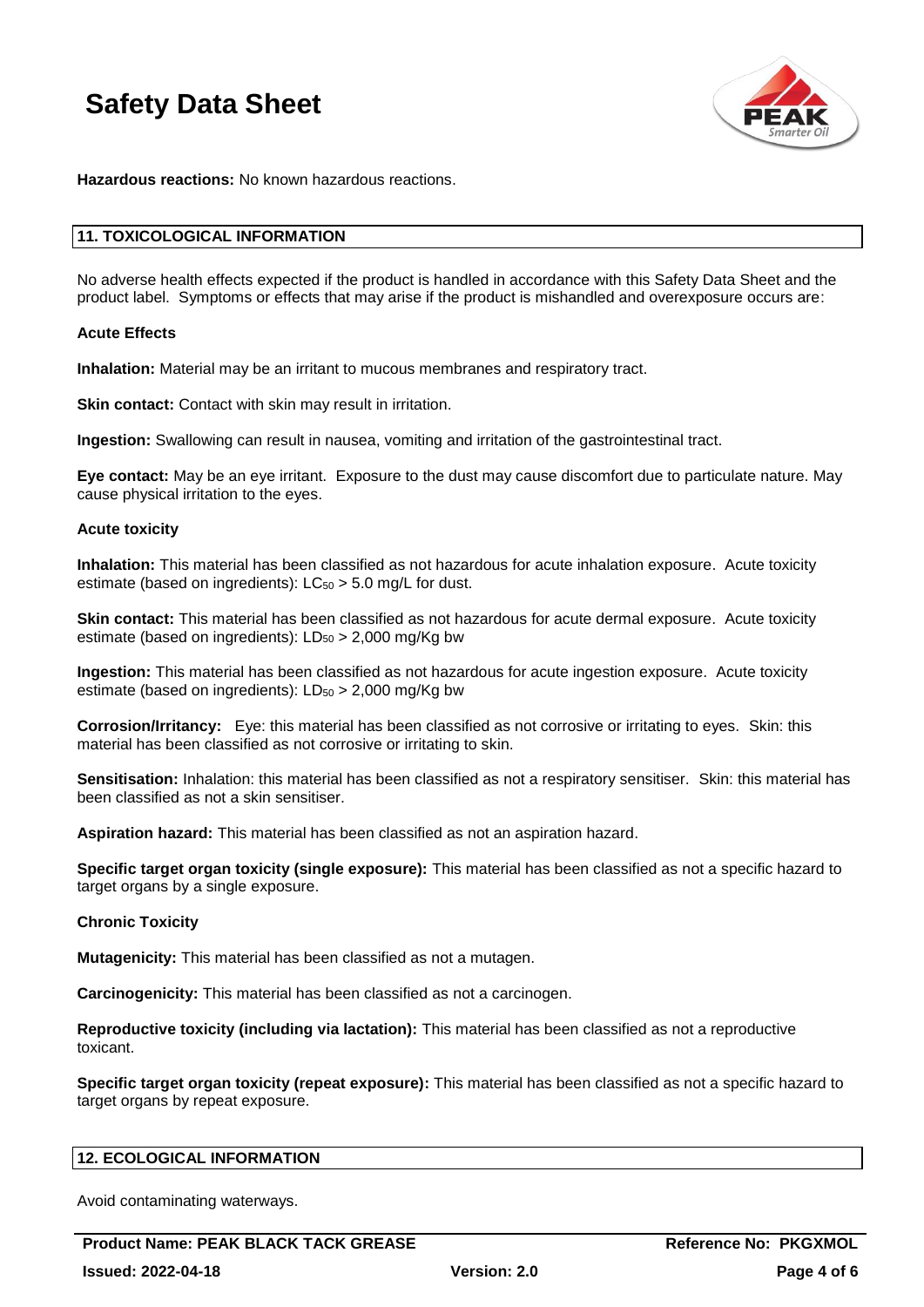

**Acute aquatic hazard:** This material has been classified as a Category Acute 1 Hazard. Acute toxicity estimate (based on ingredients): < 1 mg/L

**Long-term aquatic hazard:** This material has been classified as not hazardous for chronic aquatic exposure. Non-rapidly or rapidly degradable substance for which there are adequate chronic toxicity data available OR in the absence of chronic toxicity data, Acute toxicity estimate (based on ingredients): >100 mg/L, where the substance is not rapidly degradable and/or BCF  $<$  500 and/or log  $K_{ow}$   $<$  4.

**Ecotoxicity:** No information available.

**Persistence and degradability:** No information available.

**Bioaccumulative potential:** No information available.

**Mobility:** No information available.

### **13. DISPOSAL CONSIDERATIONS**

Persons conducting disposal, recycling or reclamation activities should ensure that appropriate personal protection equipment is used, see "Section 8. Exposure Controls and Personal Protection" of this SDS.

If possible material and its container should be recycled. If material or container cannot be recycled, dispose in accordance with local, regional, national and international Regulations.

### **14. TRANSPORT INFORMATION**

### **ROAD AND RAIL TRANSPORT**

Not classified as Dangerous Goods by the criteria of the "Australian Code for the Transport of Dangerous Goods by Road & Rail" and the "New Zealand NZS5433: Transport of Dangerous Goods on Land".

### **MARINE TRANSPORT**

Not classified as Dangerous Goods by the criteria of the International Maritime Dangerous Goods Code (IMDG Code) for transport by sea.

### **AIR TRANSPORT**

Not classified as Dangerous Goods by the criteria of the International Air Transport Association (IATA) Dangerous Goods Regulations for transport by air.

### **15. REGULATORY INFORMATION**

### **This material is not subject to the following international agreements:**

Montreal Protocol (Ozone depleting substances) The Stockholm Convention (Persistent Organic Pollutants) The Rotterdam Convention (Prior Informed Consent) Basel Convention (Hazardous Waste) International Convention for the Prevention of Pollution from Ships (MARPOL)

### **This material/constituent(s) is covered by the following requirements:**

The Standard for the Uniform Scheduling of Medicines and Poisons (SUSMP) established under the Therapeutic Goods Act (Commonwealth): Not Applicable.

AICIS Status: Formulations where all components are AICS listed.